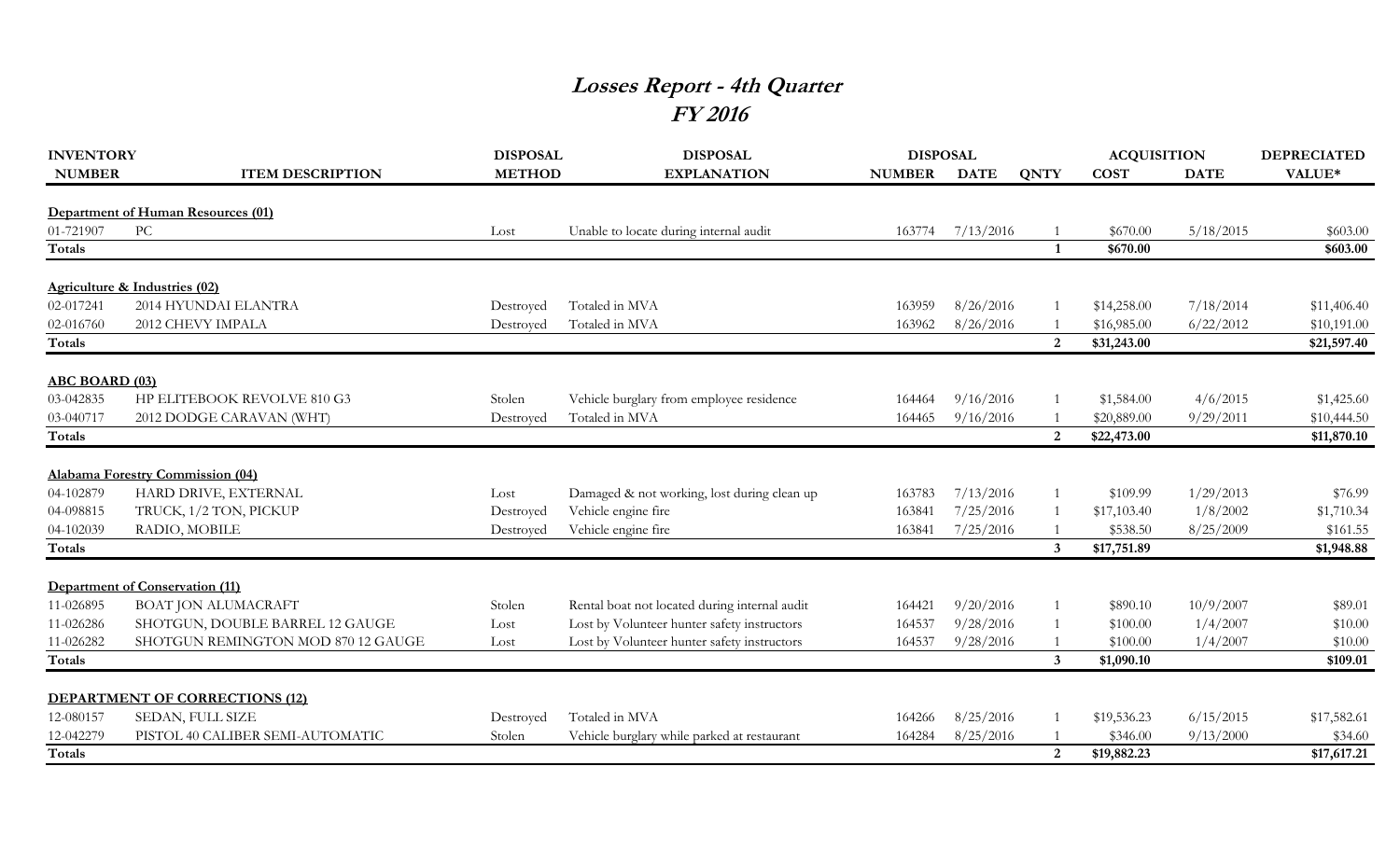| <b>INVENTORY</b>   |                                            | <b>DISPOSAL</b> | <b>DISPOSAL</b>                             | <b>DISPOSAL</b> |             |                         | <b>ACQUISITION</b> |             | <b>DEPRECIATED</b> |
|--------------------|--------------------------------------------|-----------------|---------------------------------------------|-----------------|-------------|-------------------------|--------------------|-------------|--------------------|
| <b>NUMBER</b>      | <b>ITEM DESCRIPTION</b>                    | <b>METHOD</b>   | <b>EXPLANATION</b>                          | <b>NUMBER</b>   | <b>DATE</b> | <b>QNTY</b>             | <b>COST</b>        | <b>DATE</b> | VALUE*             |
| Supreme Court (14) |                                            |                 |                                             |                 |             |                         |                    |             |                    |
| 14-002741          | <b>TELEVISION</b>                          | Lost            | Unable to locate during internal audit      | 164549          | 9/30/2016   |                         | \$830.00           | 1/13/1992   | \$83.00            |
| Totals             |                                            |                 |                                             |                 |             | $\mathbf 1$             | \$830.00           |             | \$83.00            |
|                    |                                            |                 |                                             |                 |             |                         |                    |             |                    |
|                    | Department of Education (15)               |                 |                                             |                 |             |                         |                    |             |                    |
| 15-058260          | Projector.Digital.DP900.Kodak              | Lost            | Unable to locate during internal audit      | 163740          | 7/13/2016   |                         | \$2,890.00         | 4/29/2010   | \$1,156.00         |
| 15-058705          | iPad2.Wi-Fi.Apple                          | Lost            | Unable to locate during internal audit      | 164188          | 8/17/2016   |                         | \$479.00           | 6/15/2011   | \$239.50           |
| Totals             |                                            |                 |                                             |                 |             | 2                       | \$3,369.00         |             | \$1,395.50         |
|                    | <b>Board of Pardons and Paroles (31)</b>   |                 |                                             |                 |             |                         |                    |             |                    |
| 31-004066          | <b>TYPEWRITER</b>                          | Lost            | Unable to locate during internal audit      | 161636          | 7/6/2016    |                         | \$715.00           | 3/15/1990   | \$71.50            |
| 31-011770          | GLOCK 22 40 CALIBER SEMI-AUTOMATIC PISTOL  | Stolen          | Vehicle burglary while employee out of town | 164240          | 9/12/2016   | 1                       | \$357.00           | 1/26/2010   | \$142.80           |
| 31-007920          | MOTOROLA I560 DATAPHONE                    | Lost            | Employee unable to locate                   | 164409          | 9/21/2016   |                         | \$140.00           | 8/9/2001    | \$14.00            |
| 31-013565          | MOTOROLA I460                              | Lost            | Lost during pursuit of suspect              | 164411          | 9/21/2016   |                         | \$69.00            | 7/25/2014   | \$55.20            |
| Totals             |                                            |                 |                                             |                 |             | $\overline{\mathbf{4}}$ | \$1,281.00         |             | \$283.50           |
|                    |                                            |                 |                                             |                 |             |                         |                    |             |                    |
|                    | ALABAMA HISTORIC IRONWORKS COMMISSION (33) |                 |                                             |                 |             |                         |                    |             |                    |
| 33-000648          | TRUCK - PASSENGER - 1605                   | Destroyed       | Totaled in MVA                              | 163913          | 9/20/2016   |                         | \$13,775.00        | 6/16/2011   | \$6,887.50         |
| Totals             |                                            |                 |                                             |                 |             | $\overline{\mathbf{1}}$ | \$13,775.00        |             | \$6,887.50         |
|                    | <b>ALABAMA LAW ENFORCEMENT AGENCY (35)</b> |                 |                                             |                 |             |                         |                    |             |                    |
| 35-088766          | <b>IPAD AIR 2 APPLE 64GB</b>               | Stolen          | Burglary from employee residence            | 163259          | 9/27/2016   |                         | \$692.55           | 3/12/2015   | \$623.30           |
| 35-085247          | RIFLE S&W M4 .223 CAL                      | Stolen          | Vehicle burglary prior to consolidation     | 163324          | 7/25/2016   |                         | \$755.50           | 1/22/2014   | \$604.40           |
| 35-085239          | SHOTGUN REMINGTON 12 GAUGE                 | Stolen          | Vehicle burglary prior to consolidation     | 163324          | 7/25/2016   |                         | \$228.00           | 7/15/1989   | \$22.80            |
| 35-058660          | <b>GAS MONITOR ITX</b>                     | Lost            | Unable to locate during audit               | 164399          | 9/12/2016   | 1                       | \$1,812.75         | 6/30/2003   | \$181.28           |
| 35-060600          | CPU DESKTOP DELL GX280                     | Lost            | Unable to locate during audit               | 164399          | 9/12/2016   |                         | \$870.53           | 3/17/2005   | \$87.05            |
| 35-060660          | LIVE SCAN SYSTEM                           | Lost            | Unable to locate during audit               | 164399          | 9/12/2016   |                         | \$15,016.63        | 4/27/2005   | \$1,501.66         |
| 35-070345          | CPU DESKTOP DELL GX620                     | Lost            | Unable to locate during audit               | 164399          | 9/12/2016   |                         | \$870.53           | 9/28/2006   | \$87.05            |
| 35-070353          | CPU DESKTOP DELL GX620                     | Lost            | Unable to locate during audit               | 164399          | 9/12/2016   | -1                      | \$870.53           | 9/28/2006   | \$87.05            |
| 35-077794          | PRINTER,FINGERPRINT CARD XEROX 4510DT      | Lost            | Unable to locate during audit               | 164399          | 9/12/2016   |                         | \$1,450.00         | 9/26/2011   | \$725.00           |
| 35-078928          | CPU,HP 8560P Notebook 4GB/500GB            | Lost            | Unable to locate during audit               | 164399          | 9/12/2016   |                         | \$1,260.00         | 7/18/2012   | \$756.00           |
| 35-082826          | RADIO KENWOOD UHF TK5810BK                 | Lost            | Unable to locate during audit               | 164399          | 9/12/2016   |                         | \$1,314.75         | 1/13/2009   | \$394.43           |
| 35-087241          | RADIO KENWOOD HB 110W RF                   | Lost            | Unable to locate during audit               | 164399          | 9/12/2016   | 1                       | \$2,540.00         | 11/30/2006  | \$254.00           |
| 35-087237          | RADIO KENWOOD HB 110W RF                   | Lost            | Unable to locate during audit               | 164399          | 9/12/2016   | -1                      | \$2,498.00         | 2/5/2007    | \$249.80           |
| 35-087236          | RADIO KENWOOD HB 110W RF                   | Lost            | Unable to locate during audit               | 164399          | 9/12/2016   | -1                      | \$2,545.00         | 8/11/2006   | \$254.50           |
| 35-087674          | RADIO KENWOOD HB 110W RF DKP25             | Lost            | Unable to locate during audit               | 164399          | 9/12/2016   |                         | \$2,730.50         | 7/2/2009    | \$819.15           |
| 35-087345          | RADIO KENWOOD HB 110W RF DKP25             | Lost            | Unable to locate during audit               | 164399          | 9/12/2016   |                         | \$2,540.00         | 11/30/2006  | \$254.00           |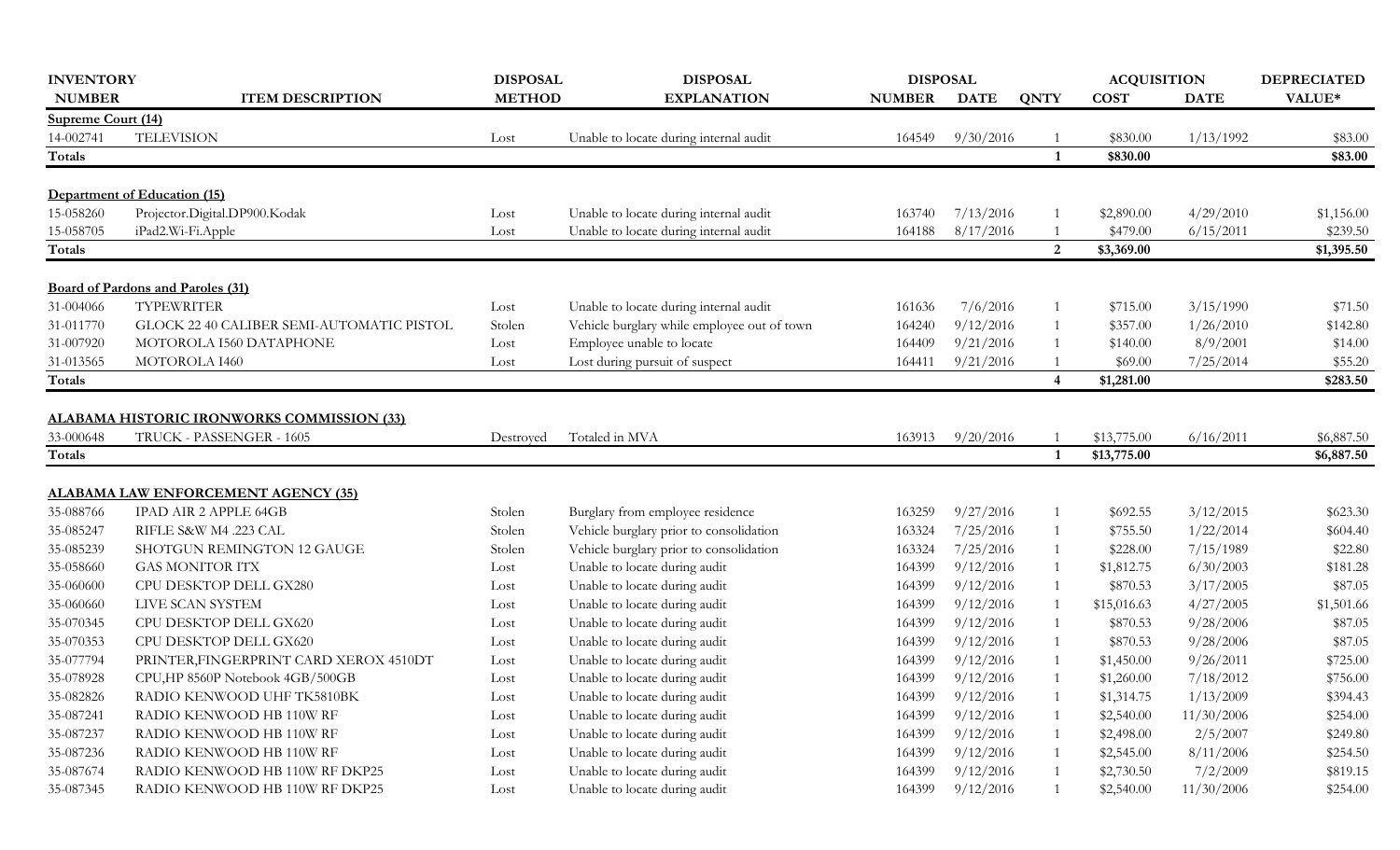| <b>INVENTORY</b> |                                           | <b>DISPOSAL</b><br><b>DISPOSAL</b> |                               | <b>DISPOSAL</b> |             | <b>ACQUISITION</b> | <b>DEPRECIATED</b> |             |            |
|------------------|-------------------------------------------|------------------------------------|-------------------------------|-----------------|-------------|--------------------|--------------------|-------------|------------|
| <b>NUMBER</b>    | <b>ITEM DESCRIPTION</b>                   | <b>METHOD</b>                      | <b>EXPLANATION</b>            | <b>NUMBER</b>   | <b>DATE</b> | <b>QNTY</b>        | <b>COST</b>        | <b>DATE</b> | VALUE*     |
| 35-087242        | RADIO KENWOOD HB 110W RF DKP25            | Lost                               | Unable to locate during audit | 164399          | 9/12/2016   |                    | \$2,498.00         | 2/5/2007    | \$249.80   |
| 35-087013        | SHREDDER SHREDMASTER LARGE STRIP CUT      | Lost                               | Unable to locate during audit | 164399          | 9/12/2016   |                    | \$1,429.00         | 11/26/2004  | \$142.90   |
| 35-044047        | <b>BUFFER FLOOR 17 IN</b>                 | Lost                               | Unable to locate during audit | 164400          | 9/12/2016   |                    | \$665.00           | 4/17/1999   | \$66.50    |
| 35-042166        | <b>RADAR STALKER</b>                      | Lost                               | Unable to locate during audit | 164400          | 9/12/2016   |                    | \$1,593.00         | 8/27/1999   | \$159.30   |
| 35-047324        | RADAR STALKER                             | Lost                               | Unable to locate during audit | 164400          | 9/12/2016   | $\mathbf{1}$       | \$1,593.00         | 7/28/1999   | \$159.30   |
| 35-047338        | <b>RADAR STALKER</b>                      | Lost                               | Unable to locate during audit | 164400          | 9/12/2016   | $\mathbf{1}$       | \$1,593.00         | 7/28/1999   | \$159.30   |
| 35-057578        | RADAR STALKER DSR                         | Lost                               | Unable to locate during audit | 164400          | 9/12/2016   |                    | \$2,680.00         | 6/24/2002   | \$268.00   |
| 35-057591        | RADAR DUAL STALKER RADAR                  | Lost                               | Unable to locate during audit | 164400          | 9/12/2016   |                    | \$2,680.00         | 10/21/2002  | \$268.00   |
| 35-059211        | CAMERA DIGITAL OLYMPUS C-750              | Lost                               | Unable to locate during audit | 164400          | 9/12/2016   |                    | \$520.00           | 2/10/2004   | \$52.00    |
| 35-059919        | RADIO CONTROL CONSOLE SIX LINE TONE       | Lost                               | Unable to locate during audit | 164400          | 9/12/2016   |                    | \$1,817.25         | 7/30/2004   | \$181.73   |
| 35-063853        | SOUND SYSTEM FENDER PASSPORT              | Lost                               | Unable to locate during audit | 164400          | 9/12/2016   |                    | \$708.00           | 5/4/2006    | \$70.80    |
| 35-072704        | Radar, Stalker, DSR2X                     | Lost                               | Unable to locate during audit | 164400          | 9/12/2016   |                    | \$2,896.74         | 3/10/2008   | \$579.35   |
| 35-073338        | Radar, Stalker, DSR2X                     | Lost                               | Unable to locate during audit | 164400          | 9/12/2016   |                    | \$2,896.74         | 8/27/2008   | \$579.35   |
| 35-074514        | Voice Response Translator, (Core), #VRT-C | Lost                               | Unable to locate during audit | 164400          | 9/12/2016   |                    | \$1,500.00         | 7/23/2009   | \$450.00   |
| 35-075417        | CAMCORDER, SONY HDR CX-110 HD             | Lost                               | Unable to locate during audit | 164400          | 9/12/2016   | $\mathbf{1}$       | \$540.00           | 9/16/2010   | \$216.00   |
| 35-076971        | DOCKING STATION, HAVIS CFX2 FOR PAN CF29  | Lost                               | Unable to locate during audit | 164400          | 9/12/2016   |                    | \$601.12           | 3/31/2011   | \$300.56   |
| 35-085118        | PROJECTOR, PHILLIPS MULTIMEDIA            | Lost                               | Unable to locate during audit | 164400          | 9/12/2016   | $\mathbf{1}$       | \$2,011.70         | 1/15/2004   | \$201.17   |
| 35-087492        | RADIO MACOM P7100M PORTABLE               | Lost                               | Unable to locate during audit | 164400          | 9/12/2016   | $\mathbf{1}$       | \$3,624.00         | 3/23/2012   | \$2,174.40 |
| 35-049057        | RADIO MOBILE GE ORION                     | Lost                               | Unable to locate during audit | 164401          | 9/12/2016   |                    | \$1,796.40         | 9/14/1999   | \$179.64   |
| 35-049931        | RADIO MOBILE GE ORION                     | Lost                               | Unable to locate during audit | 164401          | 9/12/2016   |                    | \$1,661.00         | 4/5/2000    | \$166.10   |
| 35-050840        | RADIO BASE 800MHZ MOTOROLA                | Lost                               | Unable to locate during audit | 164401          | 9/12/2016   |                    | \$3,518.70         | 8/30/2001   | \$351.87   |
| 35-060582        | PROJECTOR DELL 2300MP                     | Lost                               | Unable to locate during audit | 164401          | 9/12/2016   |                    | \$1,052.00         | 3/15/2005   | \$105.20   |
| 35-061544        | RADIO PORTABLE 800 MHZ M/A-COM            | Lost                               | Unable to locate during audit | 164401          | 9/12/2016   |                    | \$1,494.80         | 9/27/2005   | \$149.48   |
| 35-061648        | RADIO PORTABLE 800 MHZ M/A-COM            | Lost                               | Unable to locate during audit | 164401          | 9/12/2016   |                    | \$1,494.80         | 9/28/2005   | \$149.48   |
| 35-061653        | RADIO PORTABLE 800 MHZ M/A-COM            | Lost                               | Unable to locate during audit | 164401          | 9/12/2016   |                    | \$1,494.80         | 9/28/2005   | \$149.48   |
| 35-062293        | REPEATER 800 MHZ PY-SVR-2008WA            | Lost                               | Unable to locate during audit | 164401          | 9/12/2016   |                    | \$1,663.80         | 11/28/2005  | \$166.38   |
| 35-070799        | CPU DESKTOP HP COMPAQ                     | Lost                               | Unable to locate during audit | 164401          | 9/12/2016   |                    | \$645.00           | 5/1/2007    | \$64.50    |
| 35-071730        | CPU DESKTOP HP COMPAQ                     | Lost                               | Unable to locate during audit | 164401          | 9/12/2016   |                    | \$801.00           | 6/8/2007    | \$80.10    |
| 35-071997        | PORT REPLICATOR/DOCK KODIAK               | Lost                               | Unable to locate during audit | 164401          | 9/12/2016   |                    | \$594.00           | 8/21/2007   | \$59.40    |
| 35-072147        | CPU DESKTOP HP COMPAQ                     | Lost                               | Unable to locate during audit | 164401          | 9/12/2016   |                    | \$801.00           | 8/28/2007   | \$80.10    |
| 35-072268        | REPEATER 800 MHZ                          | Lost                               | Unable to locate during audit | 164401          | 9/12/2016   |                    | \$1,719.50         | 9/18/2007   | \$171.95   |
| 35-073911        | CPU, Desktop, HP Compaq DC7800C           | Lost                               | Unable to locate during audit | 164401          | 9/12/2016   |                    | \$801.00           | 9/10/2008   | \$160.20   |
| 35-074461        | RECORDER, DVR 60GB, SAUL MIEROFF ELEC     | Lost                               | Unable to locate during audit | 164401          | 9/12/2016   |                    | \$565.00           | 7/15/2009   | \$169.50   |
| 35-074463        | RECORDER, DVR 60GB, SAUL MIEROFF ELEC     | Lost                               | Unable to locate during audit | 164401          | 9/12/2016   |                    | \$565.00           | 7/15/2009   | \$169.50   |
| 35-074651        | RADIO, MA-COM MOBILE M7100-IP 136-174 MHZ | Lost                               | Unable to locate during audit | 164401          | 9/12/2016   |                    | \$3,659.47         | 9/18/2009   | \$1,097.84 |
| 35-076970        | DOCKING STATION, HAVIS CFX2 FOR PAN CF29  | Lost                               | Unable to locate during audit | 164401          | 9/12/2016   |                    | \$601.12           | 3/31/2011   | \$300.56   |
| 35-078050        | RADIO, PORTABLE P7170 MACOM               | Lost                               | Unable to locate during audit | 164401          | 9/12/2016   | $\mathbf{1}$       | \$3,624.00         | 3/23/2012   | \$2,174.40 |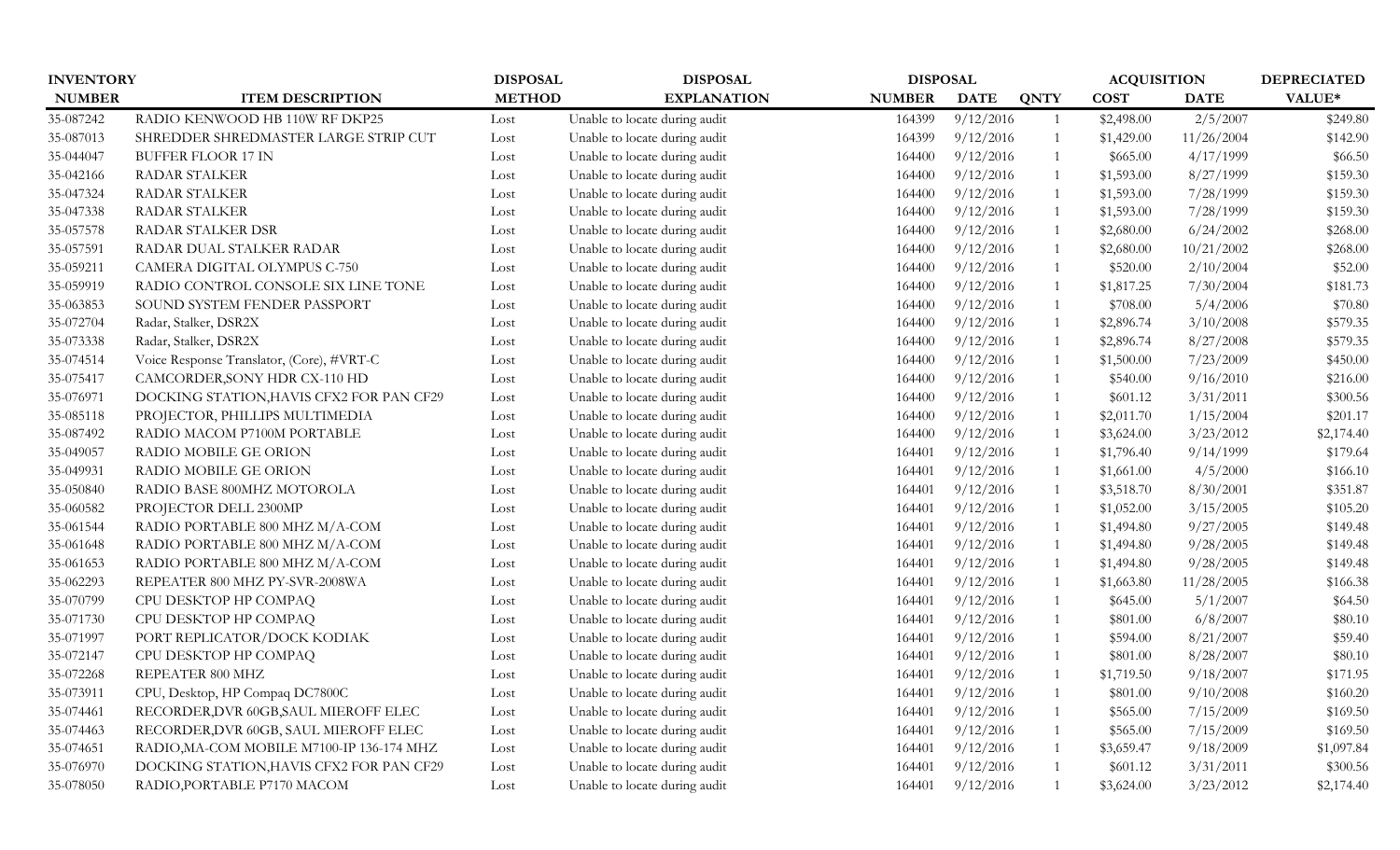| <b>INVENTORY</b> |                                                   | <b>DISPOSAL</b> | <b>DISPOSAL</b>                            | <b>DISPOSAL</b> |             |                 | <b>ACQUISITION</b> | <b>DEPRECIATED</b> |             |
|------------------|---------------------------------------------------|-----------------|--------------------------------------------|-----------------|-------------|-----------------|--------------------|--------------------|-------------|
| <b>NUMBER</b>    | <b>ITEM DESCRIPTION</b>                           | <b>METHOD</b>   | <b>EXPLANATION</b>                         | <b>NUMBER</b>   | <b>DATE</b> | <b>QNTY</b>     | <b>COST</b>        | <b>DATE</b>        | VALUE*      |
| 35-078051        | RADIO, PORTABLE P7170 MACOM                       | Lost            | Unable to locate during audit              | 164401          | 9/12/2016   | 1               | \$3,624.00         | 3/23/2012          | \$2,174.40  |
| 35-078059        | RADIO, PORTABLE P7170 MACOM                       | Lost            | Unable to locate during audit              | 164401          | 9/12/2016   |                 | \$3,624.00         | 3/23/2012          | \$2,174.40  |
| 35-078064        | RADIO, PORTABLE P7170 MACOM                       | Lost            | Unable to locate during audit              | 164401          | 9/12/2016   |                 | \$3,624.00         | 3/23/2012          | \$2,174.40  |
| 35-078066        | RADIO, PORTABLE P7170 MACOM                       | Lost            | Unable to locate during audit              | 164401          | 9/12/2016   |                 | \$3,624.00         | 3/23/2012          | \$2,174.40  |
| 35-077938        | RADIO, PORTABLE P7170 MACOM                       | Lost            | Unable to locate during audit              | 164401          | 9/12/2016   |                 | \$3,624.00         | 3/26/2012          | \$2,174.40  |
| 35-077950        | RADIO, PORTABLE P7170 MACOM                       | Lost            | Unable to locate during audit              | 164401          | 9/12/2016   |                 | \$3,624.00         | 3/26/2012          | \$2,174.40  |
| 35-077954        | RADIO, PORTABLE P7170 MACOM                       | Lost            | Unable to locate during audit              | 164401          | 9/12/2016   |                 | \$3,624.00         | 3/26/2012          | \$2,174.40  |
| 35-077973        | RADIO, PORTABLE P7170 MACOM                       | Lost            | Unable to locate during audit              | 164401          | 9/12/2016   |                 | \$3,624.00         | 3/26/2012          | \$2,174.40  |
| 35-077992        | RADIO, PORTABLE P7170 MACOM                       | Lost            | Unable to locate during audit              | 164401          | 9/12/2016   |                 | \$3,624.00         | 3/26/2012          | \$2,174.40  |
| 35-077999        | RADIO, PORTABLE P7170 MACOM                       | Lost            | Unable to locate during audit              | 164401          | 9/12/2016   |                 | \$3,624.00         | 3/26/2012          | \$2,174.40  |
| 35-078611        | RADIO, PORTABLE P7170 MACOM                       | Lost            | Unable to locate during audit              | 164401          | 9/12/2016   |                 | \$3,624.00         | 3/26/2012          | \$2,174.40  |
| 35-081310        | CPU, DELL OPTIPLEX 7010 DESKTOP                   | Lost            | Unable to locate during audit              | 164401          | 9/12/2016   |                 | \$678.84           | 5/5/2014           | \$543.07    |
| 35-087068        | <b>GENERATOR</b>                                  | Lost            | Unable to locate during audit              | 164401          | 9/12/2016   |                 | \$500.00           | 4/28/2011          | \$250.00    |
| 35-087070        | RADIO MOTOROLA ARMADILLO HANDHELD                 | Lost            | Unable to locate during audit              | 164401          | 9/12/2016   |                 | \$850.00           | 5/2/2011           | \$425.00    |
| 35-087097        | <b>GENERATOR OUTDOOR POWER</b>                    | Lost            | Unable to locate during audit              | 164401          | 9/12/2016   |                 | \$2,456.46         | 8/30/2011          | \$1,228.23  |
| 35-087658        | CPU DELL OPTIPLEX 7010 MINITOWER                  | Lost            | Unable to locate during audit              | 164401          | 9/12/2016   |                 | \$885.62           | 11/18/2014         | \$708.50    |
| 35-086702        | CPU DELL OPTIPLEX MINITOWER 790                   | Lost            | Unable to locate during audit              | 164401          | 9/12/2016   |                 | \$894.24           | 1/23/2012          | \$536.54    |
| 35-086895        | TRANSMITTER VIDEO HDMI C2G VGA STERO              | Lost            | Unable to locate during audit              | 164401          | 9/12/2016   |                 | \$725.00           | 5/14/2014          | \$580.00    |
| 35-086920        | CPU MICROSOFT SURFACE PRO                         | Lost            | Unable to locate during audit              | 164401          | 9/12/2016   |                 | \$1,322.35         | 7/16/2014          | \$1,057.88  |
| 35-086802        | CPU DELL OPTIPLEX 9010                            | Lost            | Unable to locate during audit              | 164401          | 9/12/2016   |                 | \$1,122.16         | 6/19/2013          | \$785.51    |
| 35-088391        | CAMERA BODY CAM KIT HD                            | Lost            | Unable to locate during audit              | 164401          | 9/12/2016   |                 | \$428.95           | 3/31/2015          | \$386.06    |
| 35-083561        | <b>CAMERA BODY DVR</b>                            | Lost            | Unable to locate during audit              | 164401          | 9/12/2016   |                 | \$860.00           | 9/29/2009          | \$258.00    |
| <b>Totals</b>    |                                                   |                 |                                            |                 |             | 75              | \$148,981.83       |                    | \$49,802.79 |
|                  |                                                   |                 |                                            |                 |             |                 |                    |                    |             |
| 40-083618        | Department of Revenue (40)<br>AT&T APPLE iPHONE 5 | Destroyed       | Crushed and disposed of with salvage items | 164361          | 9/21/2016   |                 | \$199.99           | 10/7/2013          | \$139.99    |
| <b>Totals</b>    |                                                   |                 |                                            |                 |             | 1               | \$199.99           |                    | \$139.99    |
|                  |                                                   |                 |                                            |                 |             |                 |                    |                    |             |
|                  | <b>ALABAMA STATE PORT AUTHORITY (47)</b>          |                 |                                            |                 |             |                 |                    |                    |             |
| 47-033852        | MOBILE RADIO                                      | Lost            | Unable to locate during internal audit     | 164470          | 9/19/2016   |                 | \$600.00           | 8/22/2009          | \$180.00    |
| 47-033973        | PORTABLE RADIO                                    | Lost            | Unable to locate during internal audit     | 164470          | 9/19/2016   |                 | \$789.50           | 3/26/2010          | \$315.80    |
| 47-034046        | PORTABLE RADIO                                    | Lost            | Unable to locate during internal audit     | 164470          | 9/19/2016   |                 | \$638.00           | 12/21/2010         | \$255.20    |
| 47-033877        | PORTABLE RADIO                                    | Lost            | Unable to locate during internal audit     | 164530          | 9/27/2016   |                 | \$2,309.65         | 5/14/2009          | \$692.90    |
| 47-033978        | <b>GAS DETECTOR</b>                               | Lost            | Unable to locate during internal audit     | 164530          | 9/27/2016   |                 | \$1,350.00         | 2/3/2010           | \$540.00    |
| <b>Totals</b>    |                                                   |                 |                                            |                 |             | $5\overline{)}$ | \$5,687.15         |                    | \$1,983.90  |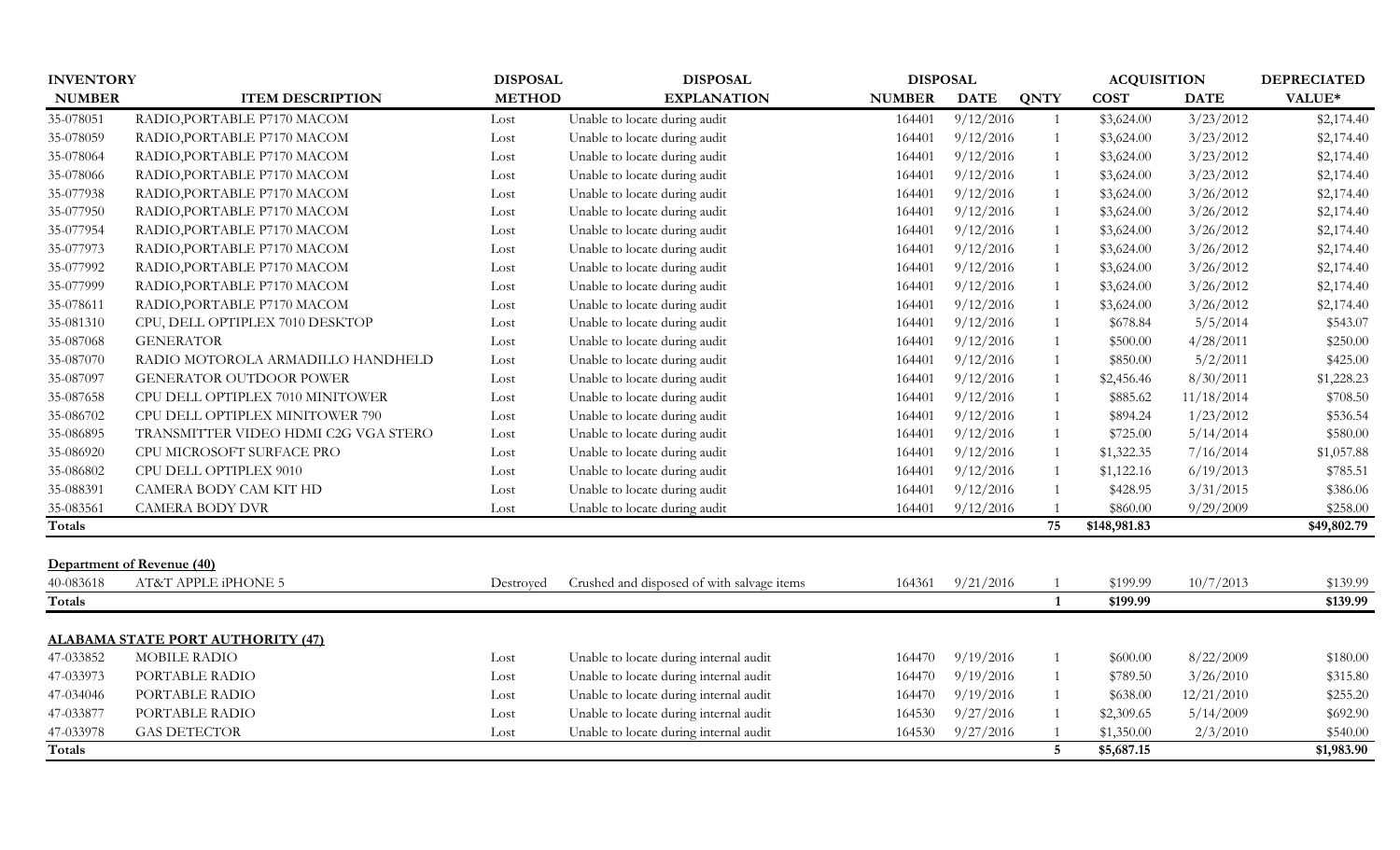| <b>INVENTORY</b> |                                               | <b>DISPOSAL</b> | <b>DISPOSAL</b>                                   | <b>DISPOSAL</b> |                  |                | <b>ACQUISITION</b> |             | <b>DEPRECIATED</b> |
|------------------|-----------------------------------------------|-----------------|---------------------------------------------------|-----------------|------------------|----------------|--------------------|-------------|--------------------|
| <b>NUMBER</b>    | <b>ITEM DESCRIPTION</b>                       | <b>METHOD</b>   | <b>EXPLANATION</b>                                | <b>NUMBER</b>   | <b>DATE</b>      | <b>QNTY</b>    | <b>COST</b>        | <b>DATE</b> | VALUE*             |
|                  | <b>Securities Commission (49)</b>             |                 |                                                   |                 |                  |                |                    |             |                    |
| 49-002073        | 2013 Dodge Charger                            | Destroyed       | Totaled in MVA                                    |                 | 164512 9/29/2016 |                | \$22,467.00        | 4/26/2013   | \$15,726.90        |
| <b>Totals</b>    |                                               |                 |                                                   |                 |                  | 1              | \$22,467.00        |             | \$15,726.90        |
|                  | Department of Conservation-Parks (54)         |                 |                                                   |                 |                  |                |                    |             |                    |
| 54-083317        | WINCH WARN WITH MOUNT (ON ATV)                | Stolen          | Burglary from work site                           | 163677          | 7/6/2016         |                | \$603.00           | 2/2/2006    | \$60.30            |
| 54-083486        | TRAILER UTILITY 83"X16' 2 AXLES 2008          | Stolen          | Burglary from work site                           | 163677          | 7/6/2016         |                | \$1,887.50         | 7/9/2007    | \$188.75           |
| 54-091013        | ATV, MULE, KAWASAKI                           | Stolen          | Burglary from work site                           | 163677          | 7/6/2016         |                | \$7,399.00         | 1/18/2011   | \$3,699.50         |
| Totals           |                                               |                 |                                                   |                 |                  | $\mathbf{3}$   | \$9,889.50         |             | \$3,948.55         |
|                  |                                               |                 |                                                   |                 |                  |                |                    |             |                    |
|                  | <b>Department of Forensic Sciences (61)</b>   |                 |                                                   |                 |                  |                |                    |             |                    |
| 61-009010        | SAMPLE EVAP APPARATUS (HOLD 48 TEST TUBES)    | Lost            | Unable to locate during internal audit            | 163887          | 9/27/2016        |                | \$7,500.00         | 10/30/2006  | \$750.00           |
| 61-009044        | <b>COMPUTER DESKTOP</b>                       | Lost            | Unable to locate during internal audit            | 163887          | 9/27/2016        | $\overline{1}$ | \$801.00           | 12/20/2006  | \$80.10            |
| 61-011232        | DISK DRIVE (CPU PORTION OF DESK TOP COMPUTER) | Lost            | Unable to locate during internal audit            | 163887          | 9/27/2016        |                | \$11,361.00        | 3/1/1997    | \$1,136.10         |
| 61-003675        | <b>CREDENZA 3/4 PANEL</b>                     | Destroyed       | Destroyed during renovation, biohazard item       | 163950          | 9/8/2016         |                | \$519.00           | 10/15/1983  | \$51.90            |
| 61-010195        | <b>CHAIR SIDE</b>                             | Destroyed       | Destroyed during renovation, biohazard item       | 163950          | 9/8/2016         |                | \$524.68           | 1/18/2010   | \$209.87           |
| 61-010359        | TABLE AUTOPSY                                 | Destroyed       | Biohazard item                                    | 163951          | 9/8/2016         |                | \$1,701.67         | 8/30/2010   | \$680.67           |
| 61-009284        | <b>CAMERA DIGITAL</b>                         | Stolen          | Theft of property                                 | 164111          | 8/9/2016         |                | \$1,418.00         | 8/9/2007    | \$141.80           |
| 61-010286        | CAMERA DIGITAL (BODY) NIKON                   | Stolen          | Theft of property                                 | 164111          | 8/9/2016         |                | \$1,244.00         | 6/1/2010    | \$497.60           |
| 61-010939        | SAW AUTOPSY 115V                              | Lost            | Item inadvertently discarded with biohazard trash | 164480          | 9/19/2016        |                | \$850.00           | 2/12/2012   | \$510.00           |
| <b>Totals</b>    |                                               |                 |                                                   |                 |                  | 9              | \$25,919.35        |             | \$4,058.04         |
|                  | <b>Finance Building Authority (70)</b>        |                 |                                                   |                 |                  |                |                    |             |                    |
| 70-000682        | <b>BUFFER/POLISHER</b>                        | Stolen          | Burglary from First White House                   | 163870          | 7/20/2016        |                | \$749.00           | 6/17/2005   | \$74.90            |
| <b>Totals</b>    |                                               |                 |                                                   |                 |                  | $\mathbf{1}$   | \$749.00           |             | \$74.90            |
|                  |                                               |                 |                                                   |                 |                  |                |                    |             |                    |
|                  | <b>Historical Commission (88)</b>             |                 |                                                   |                 |                  |                |                    |             |                    |
| 88-008915        | TABORET, BLACK ROVER                          | Lost            | Unable to locate                                  | 164159          | 8/12/2016        |                | \$149.95           | 8/15/1992   | \$15.00            |
| 88-06502G        | TELEPHONE ANSWERING MACHINE                   | Lost            | Unable to locate                                  | 164159          | 8/12/2016        |                | \$238.00           | 10/1/2003   | \$23.80            |
| 88-DG0026        | BR.MICROWAVE CART OR TYPEWRITER TABLE         | Lost            | Unable to locate at Dowe House                    | 164294          | 8/26/2016        |                | \$125.00           | 9/1/2009    | \$37.50            |
| <b>Totals</b>    |                                               |                 |                                                   |                 |                  | $\mathbf{3}$   | \$512.95           |             | \$76.30            |
|                  | <b>ADMINISTRATIVE OFFICE OF COURTS (AC)</b>   |                 |                                                   |                 |                  |                |                    |             |                    |
| AC-020465        | <b>LAPTOP</b>                                 | Stolen          | Vehicle burglary while employee out of town       | 164069          | 8/5/2016         |                | \$1,064.16         | 3/26/2014   | \$851.33           |
| Totals           |                                               |                 |                                                   |                 |                  | 1              | \$1,064.16         |             | \$851.33           |